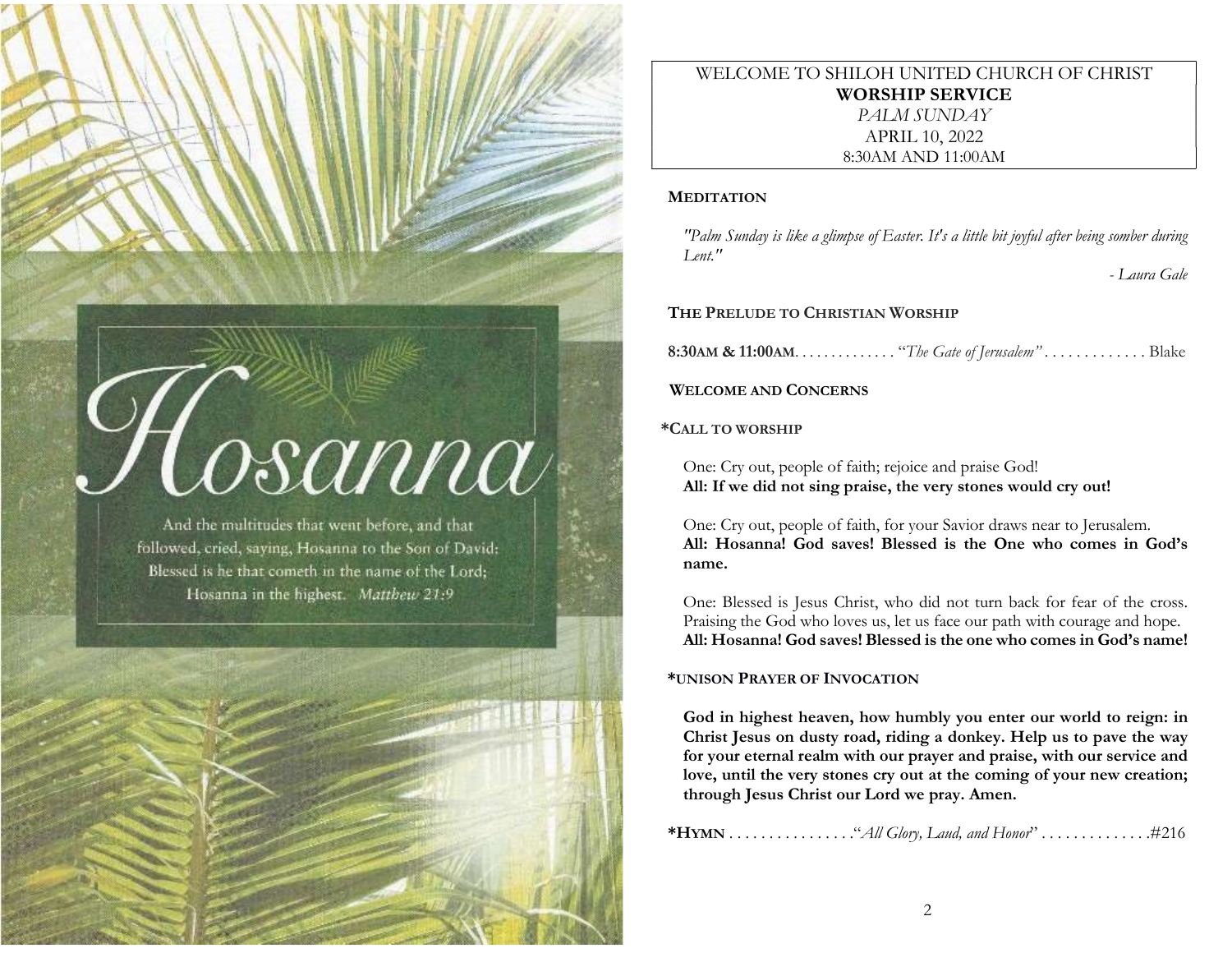#### PRAYER OF CONFESSION

Lord Jesus, we are a fickle people. We are quick to flock to you when all is well, but we are prone to scatter when there is opposition or criticism. Too often we have kept silent before you, afraid to proclaim your praise. It is easy to join the crowd as you ride triumphantly into Jerusalem singing our joys and expectations, dancing our hopes and dreams. It is far more difficult to stand by you as the crowd cries for your crucifixion. Forgive our weakness when we turn away. Strengthen us for the journey ahead that we might stay beside you to the end. Give us the courage to shout our hosannas, not only today, but each and every day. Amen.

#### WORDS OF ASSURANCE

One: The Lord is our strength and might. Jesus is our salvation. All: In Jesus Christ our sins are forgiven.

One: In Jesus Christ our cries are answered, and our salvation is at hand. All: Blessed be the name of the Lord. Amen.

#### EXCHANGING THE PEACE OF CHRIST (Please wave to one another)

One: This is the day that the Lord has made. All: Let us rejoice and be glad in it.

One: May the peace of Christ fill you this day. All: Christ is the source of our joy and gladness.

One: Please share a joyful sign of Christ's peace with those near you. The peace of God be with you. All: And also with you.

#### CHILDREN'S TIME

All children (including infants) and youth who desire to come forward for the Children's Sermon are welcomed and encouraged to do so. Parent's/caregivers are welcome to accompany their child during the children's message.

\*HYMN . . . . . . . . . . . . . . . . . . "This Is The Day" . . . . . . . . . . . . . . . . . . . . . #84

#### WITNESS TO OUR SACRED STORY

Psalm 118:1-2, 19-29 Philippians 2:5-11

#### HANDBELL CHOIR

| <b>8:30AM &amp; 11:00AM.</b> $\dots \dots \dots \dots$ "Palm Sunday Majesty". $\dots \dots \dots \dots \dots$ |                |  |
|---------------------------------------------------------------------------------------------------------------|----------------|--|
| Luke 19:28-40                                                                                                 |                |  |
| <b>SERMON</b>                                                                                                 | "Noisy Stones" |  |
|                                                                                                               |                |  |
| <b>PASTORAL PRAYER</b>                                                                                        |                |  |
| <b>SILENT PRAVER</b>                                                                                          |                |  |

#### THE LORD'S PRAYER

Our Father, who art in heaven, hallowed be thy name. Thy kingdom come. Thy will be done, on earth as it is in heaven. Give us this day our daily bread. And forgive us our sins, as we forgive those who sin against us. And lead us not into temptation, but deliver us from evil. For thine is the kingdom, and the power, and the glory forever. Amen.

#### PRESENTING OUR TITHES AND OFFERINGS BEFORE GOD

#### INVITATION TO THE OFFERING

Join in the chorus! Give honor to Jesus Christ and bring your offering of praise to him. Rejoice in the Lord. Lay your treasures at his feet. These gifts are a sign of the offering of our whole selves to the service of God and each other.

|--|--|--|

Praise God from whom all blessings flow; Praise God, all creatures here below; Praise God above, you heavenly host: Praise Father, Son, and Holy Ghost. Amen.

#### \*UNISON PRAYER OF DEDICATION

Generous God, today we remember Jesus' triumphant ride from the Mount of Olives. Jesus obediently gave everything so that we could live a life worthy of your calling. Grant us the courage and the determination to be your faithful disciples. Instill within us the desire to proclaim, "Blessed is the One who comes in the name of the Lord." Increase our generosity so that these monetary gifts may be transformed into inspired ministries. In Jesus' name we pray. Amen.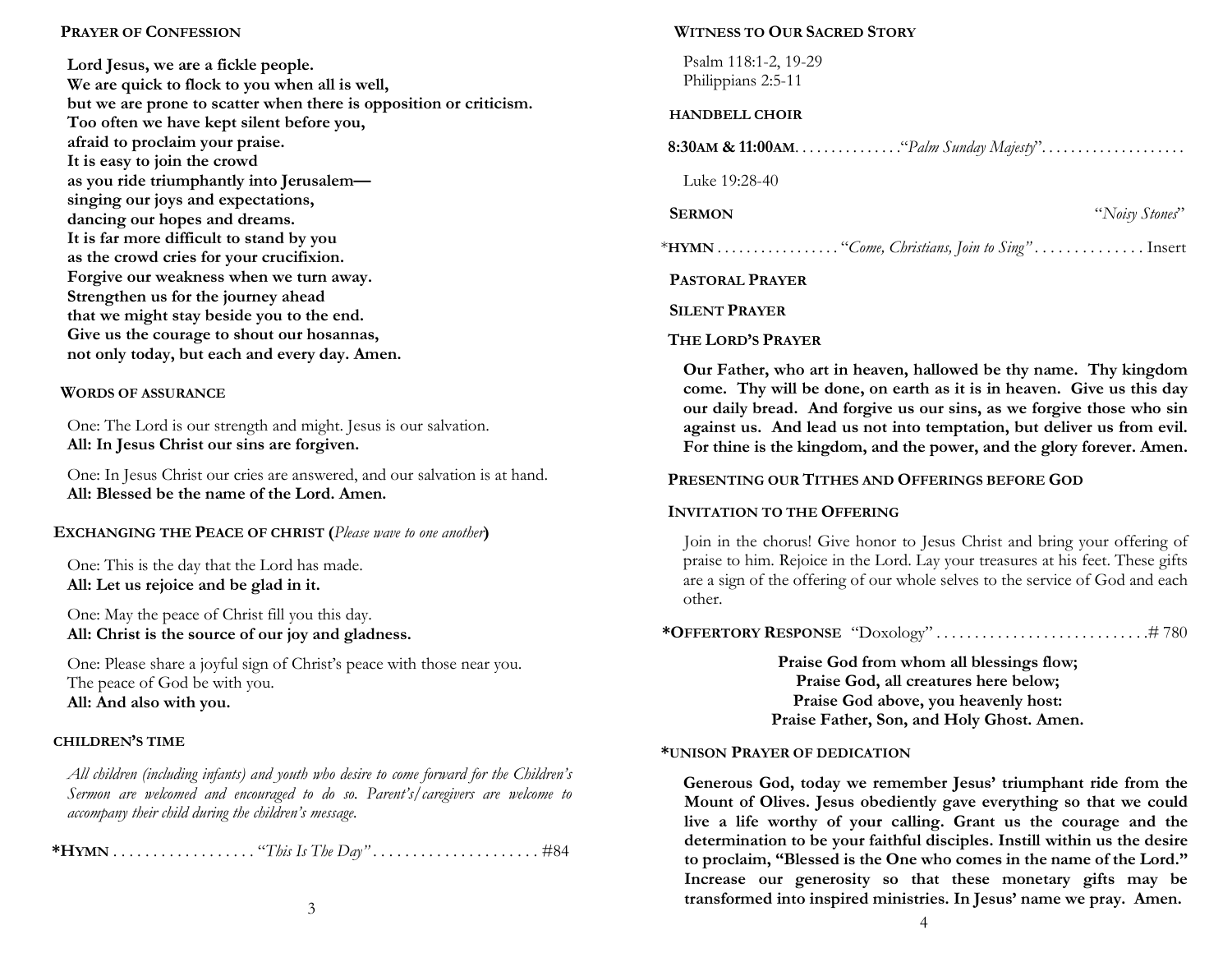\*CLOSING HYMN. . . . . . . . . . . . ."Hosanna, Loud Hosanna". . . . . . . . . . . . #213

#### **BENEDICTION**

One: Passing from joy into sorrow and on to elation, All: we come to Christ this holy week.

One: Today is only a part of the story. All: Jesus' triumph leads to his death, his death to his resurrection.

One: May the journey of this week lead you into the fullness of Christ's love. Blessed is the one who comes in the name of the Lord! All: Amen.

## **POSTLUDE**

8:30AM & 11:00AM. . . . . . . . . . . . . . "Ride On! Ride On!". . . . . . . . . . . . . . .Powell

## WE ARE DELIGHTED THAT YOU JOINED US FOR WORSHIP TODAY!

- FREE ALTAR FLOWERS are presented to the glory of God and in loving memory of Parke W. Bentzel by Jim and Rose Bentzel and family.
- > THE PALMS are dedicated to the glory of God and in honor of the many volunteers who work in the church.
- $\triangleright$  THE BULLETINS are dedicated to the glory of God and in honor of my mother's 91st birthday on April 11 by Sally Curren.
- > ACOLYTE: 8:30AM Keith Krout
- > LITURGIST: 8:30AM: Carol Burns, 11:00AM: Steve Besecker
- USHERS: 8:30AM: Milton & Beverly Hoak, 11:00AM: Carolyn Poff
- GREETERS: 8:30AM: Natalie Fuhrman & Sallie Hagerman, 11:00AM: Michael & Laura Andras
- NURSERY DUTY: 8:30AM: Patti Goodyear & Kaitlin Rentzel, 11:00AM Jessie Sechriest
- MUSIC: 8:30AM & 11:00AM: Handbell Choir & Sandy Bamberger

WE WOULD LIKE TO THANK ALL OF THE VOLUNTEERS AND MUSICIANS FOR PROVIDING THE WORSHIP MUSIC THIS SUNDAY!

## PRAYERS FOR THE WEEK:

Morning Prayer (www.ibelieve.com/faith/a-daily-morning-prayer.html)

"In the morning,  $O$  Lord, I will direct my song and my prayer unto You and will look up." (Psalm 5:3)

God, this is the day that you have made, I will rejoice and be glad in it. With gratitude, I thank you for preserving my life for one more day. With gratitude, I thank you for your ultimate gift of love for me, in the form of your son and the sacrifice of his life on my behalf. Because of this overwhelming gift that I often cannot comprehend,



I humbly submit to you. I know Lord, that I am a mere human and cannot instruct you, but you Lord can instruct me. So teach me your ways that I may rely on your faithfulness. Teach us to number our days and to use our time wisely. In Jesus' name I pray. Amen.

# Evening Prayer

Come to me, all you who are weary and burdened, and I will give you rest. (Matthew 11:28)

Bless us with rest tonight, O God, and a good night's sleep. Forgive us for the things we did today that did not honor you. Thank you for loving us so much that you forgive all our sins and mistakes. We need your help every day. We thank you for the strength you give, and for helping us know that with you, even hard things are possible. Bless our family and our home, and keep us safe through the night. May your angels guard us and watch over us, just like you promised. In Jesus' name we pray. Amen.

#### PRAYERS FOR OUR COMMUNITY OF FAITH

Chuck and Sandy Baboian, Julene Bechtel, Jim Sr. and Rosemary Bentzel, Rosabel Bentzel, Oscar Bupp, Uble & Nan Frost, Mark Garber, Beverly Hoak, Bev Kirk, Donna Krone, Dottie Limbert, Catherine Lochman, Marguerite Lochman, Arlene Myers, Joanne Overmiller, Randy Reisinger, Cindy Repman, Charlotte Rohrbaugh, Jessie Sechriest, Gladys Seigman, Cedric Simpson, Sue Trimble, Stewart Wagner, Elva Winter

## THOSE WHO GRIEVE FOR THEIR LOVED ONES

The Rodgers Family, The Matthews/Curren Family, The Myers Family, The Keith Family, The Anstein Family, The Wagner Family, The Heath Family, The Hoak/McGinnis Family, The Reiber Family